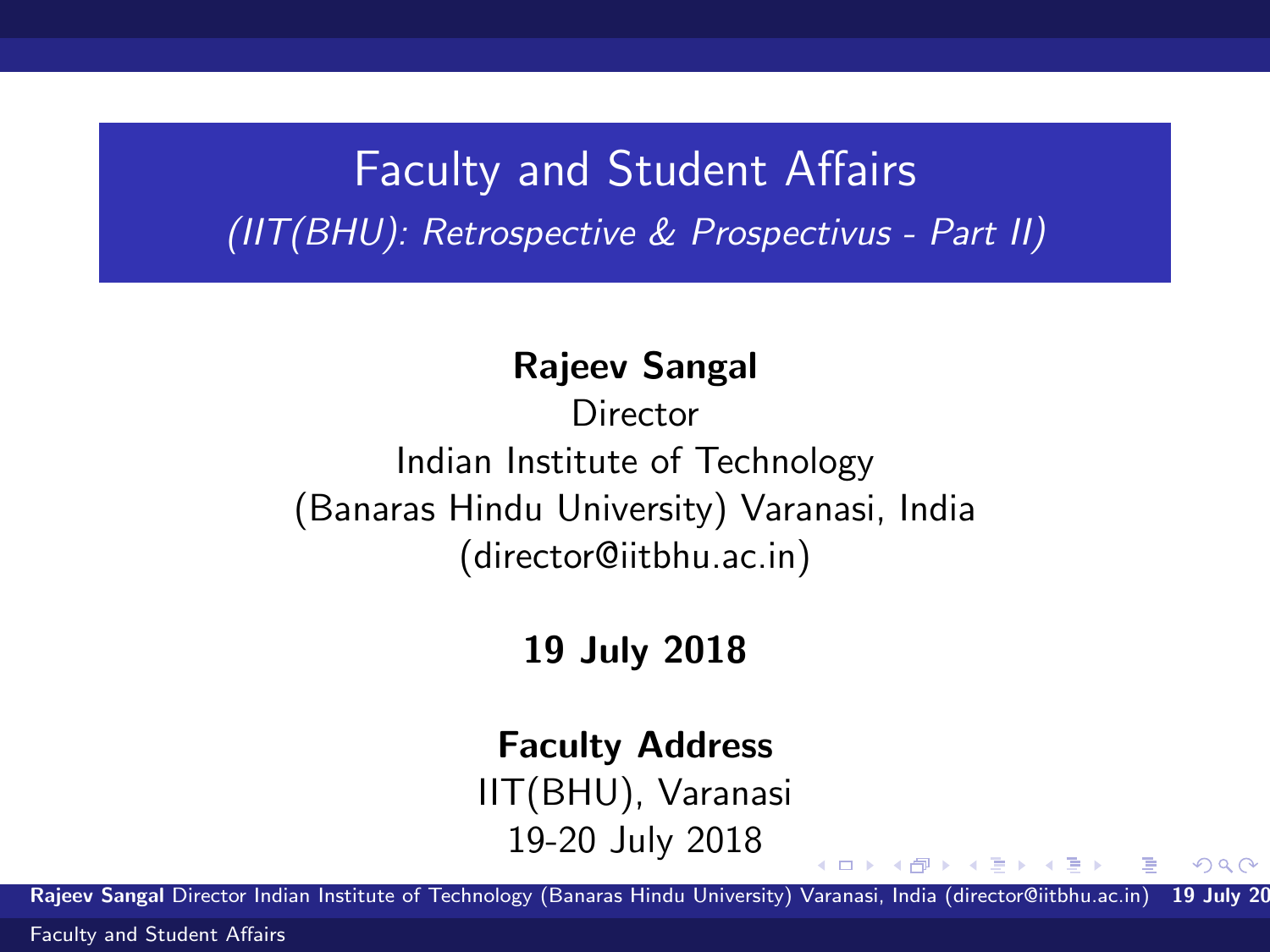

**1** Faculty Affairs

2 Student Affairs

Rajeev Sangal Director Indian Institute of Technology (Banaras Hindu University) Varanasi, India (director@iitbhu.ac.in) 19 July 20

K ロ ▶ K 御 ▶ K 君 ▶ K 君 ▶

 $299$ 

Ε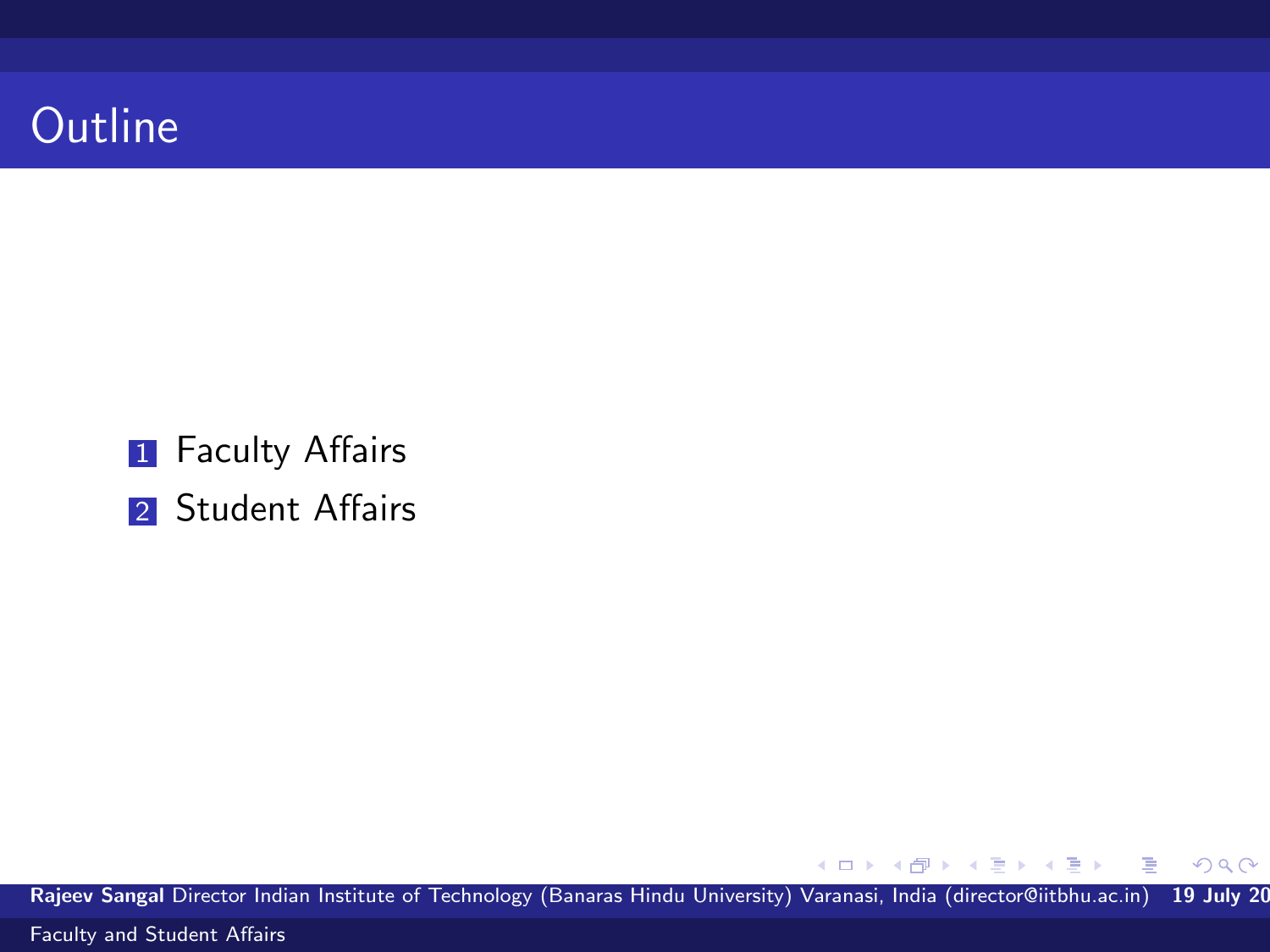## Faculty Affairs

Rajeev Sangal Director Indian Institute of Technology (Banaras Hindu University) Varanasi, India (director@iitbhu.ac.in) 19 July 20

メロメ メ部 メメ きょくきょう

 $299$ 

重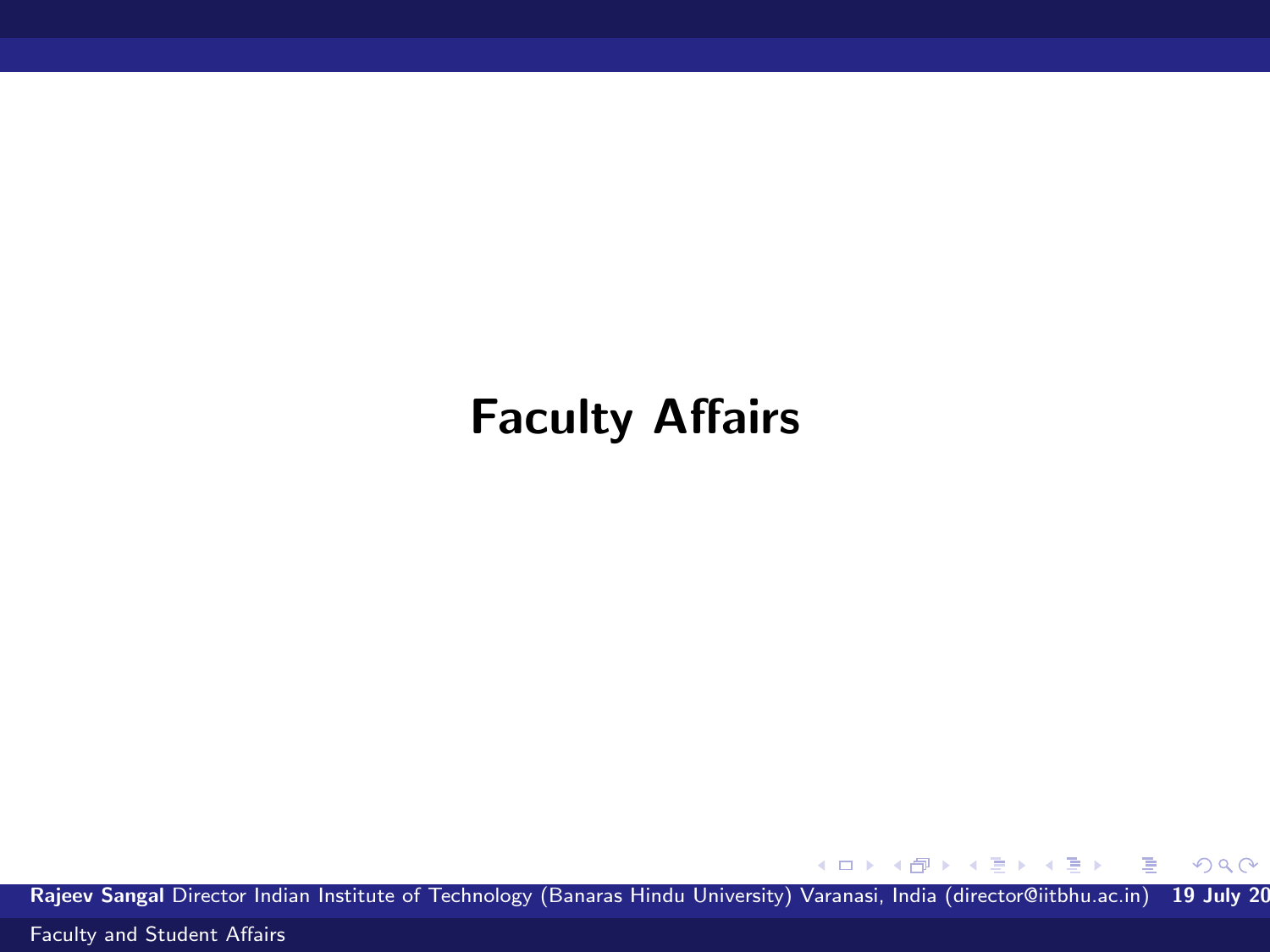- Prof BN Dwivedi (2013-14)
- Prof Dhananjay Pandey (2014-17)
- Prof KK Shukla (2017-)

In 2013-14, the position was called Prof-in-Charge rather than Dean.

Rajeev Sangal Director Indian Institute of Technology (Banaras Hindu University) Varanasi, India (director@iitbhu.ac.in) 19 July 20 [Faculty and Student Affairs](#page-0-0)

 $QQ$ 

**STATES**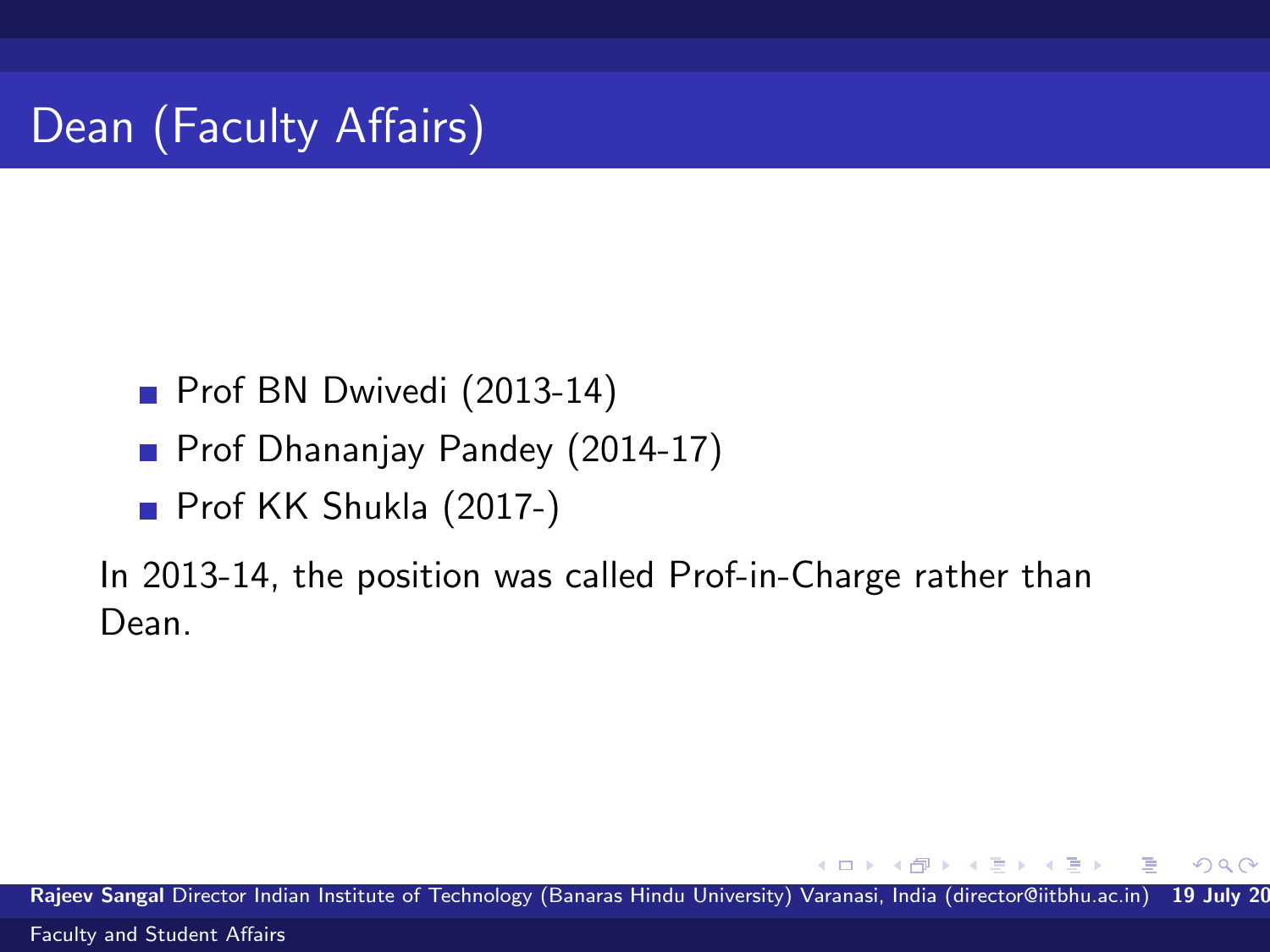$\blacksquare$  Total number of recruitments  $114 + 103$ 

- Total number of external appointments 114
	- People who declined 7
	- Joining awaited 3
- Total number of internal appointments 103
- **Professors who got HAG scale 40**

Rajeev Sangal Director Indian Institute of Technology (Banaras Hindu University) Varanasi, India (director@iitbhu.ac.in) 19 July 20 [Faculty and Student Affairs](#page-0-0)

 $\triangleright$   $\rightarrow$   $\exists$   $\rightarrow$   $\rightarrow$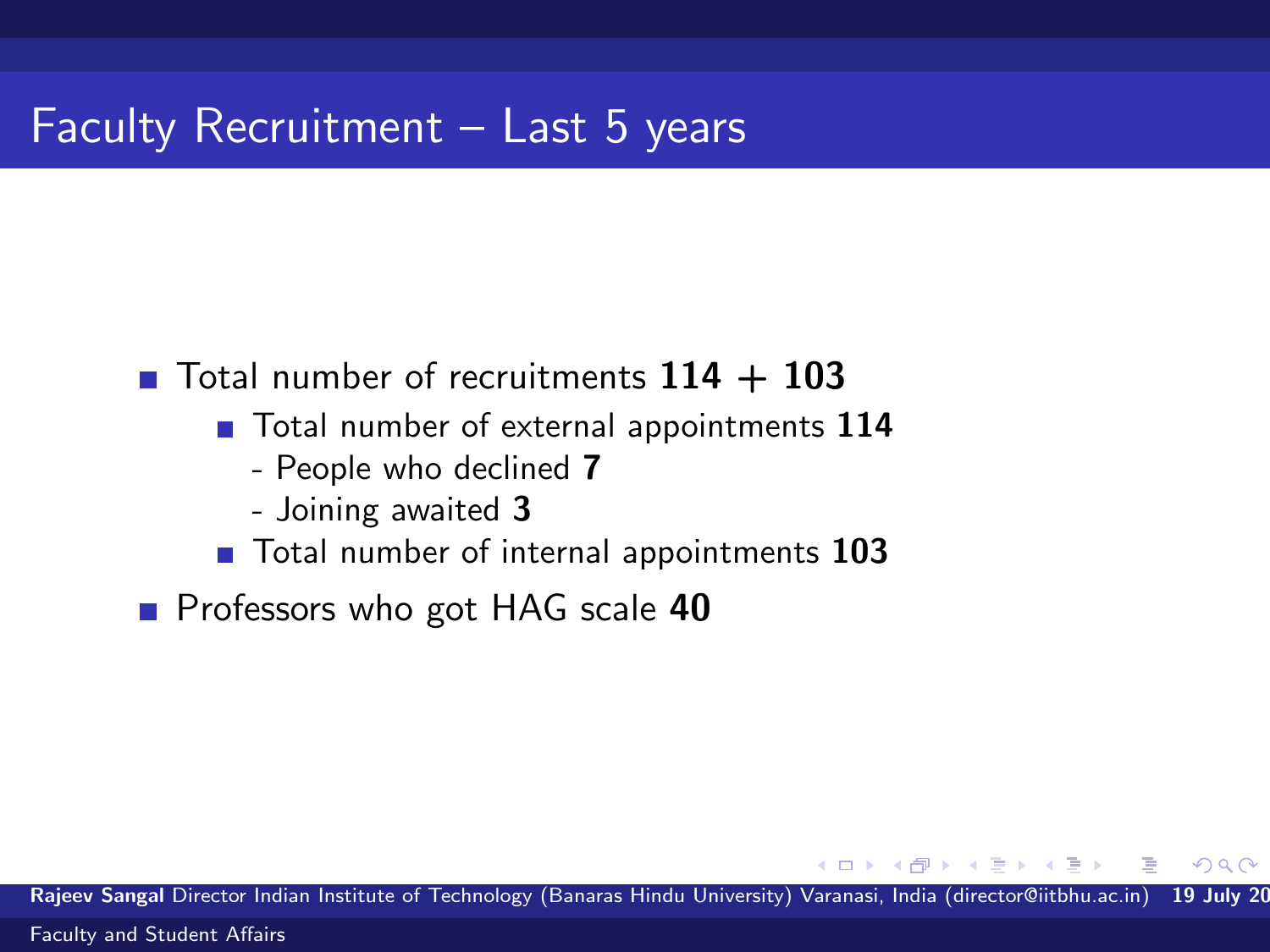**Implementation of IIT Pay Scale - August 2017 Implementation of 7th CPC - January 2018** 

Rajeev Sangal Director Indian Institute of Technology (Banaras Hindu University) Varanasi, India (director@iitbhu.ac.in) 19 July 20 [Faculty and Student Affairs](#page-0-0)

 $\mathbf{v} = \mathbf{v}$  . The  $\mathbf{v}$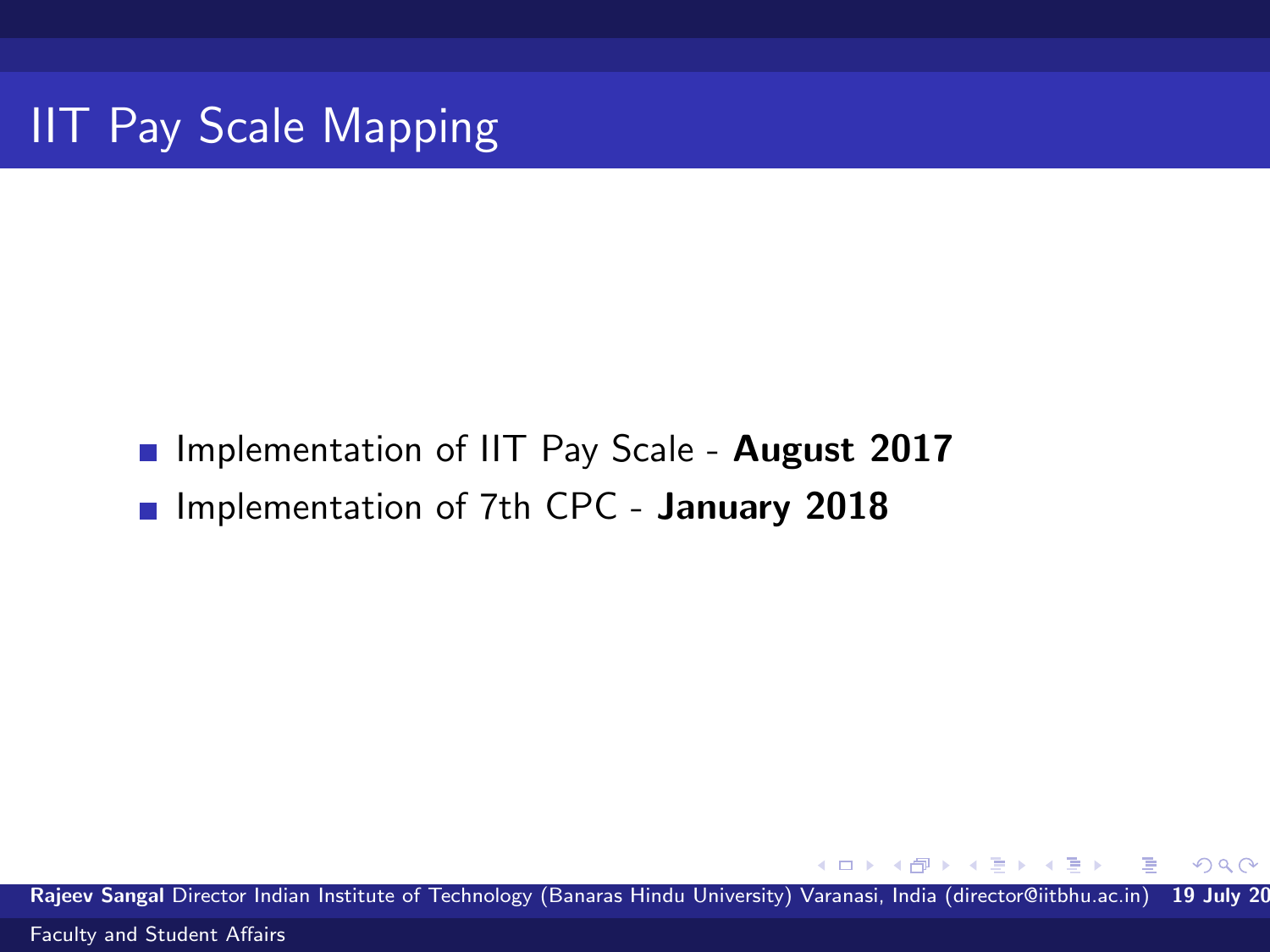### Faculty's Role

#### **Role of faculty is central** in an educational institution, in

- Teaching
- **Research**
- **Student Guidance** regarding life
- These together with Outreach are the
- four parameters for performance evaluation.
- **Tasks are multi-farious and multi-dimensional**, therefore challenging

Rajeev Sangal Director Indian Institute of Technology (Banaras Hindu University) Varanasi, India (director@iitbhu.ac.in) 19 July 20 [Faculty and Student Affairs](#page-0-0)

All + + = + +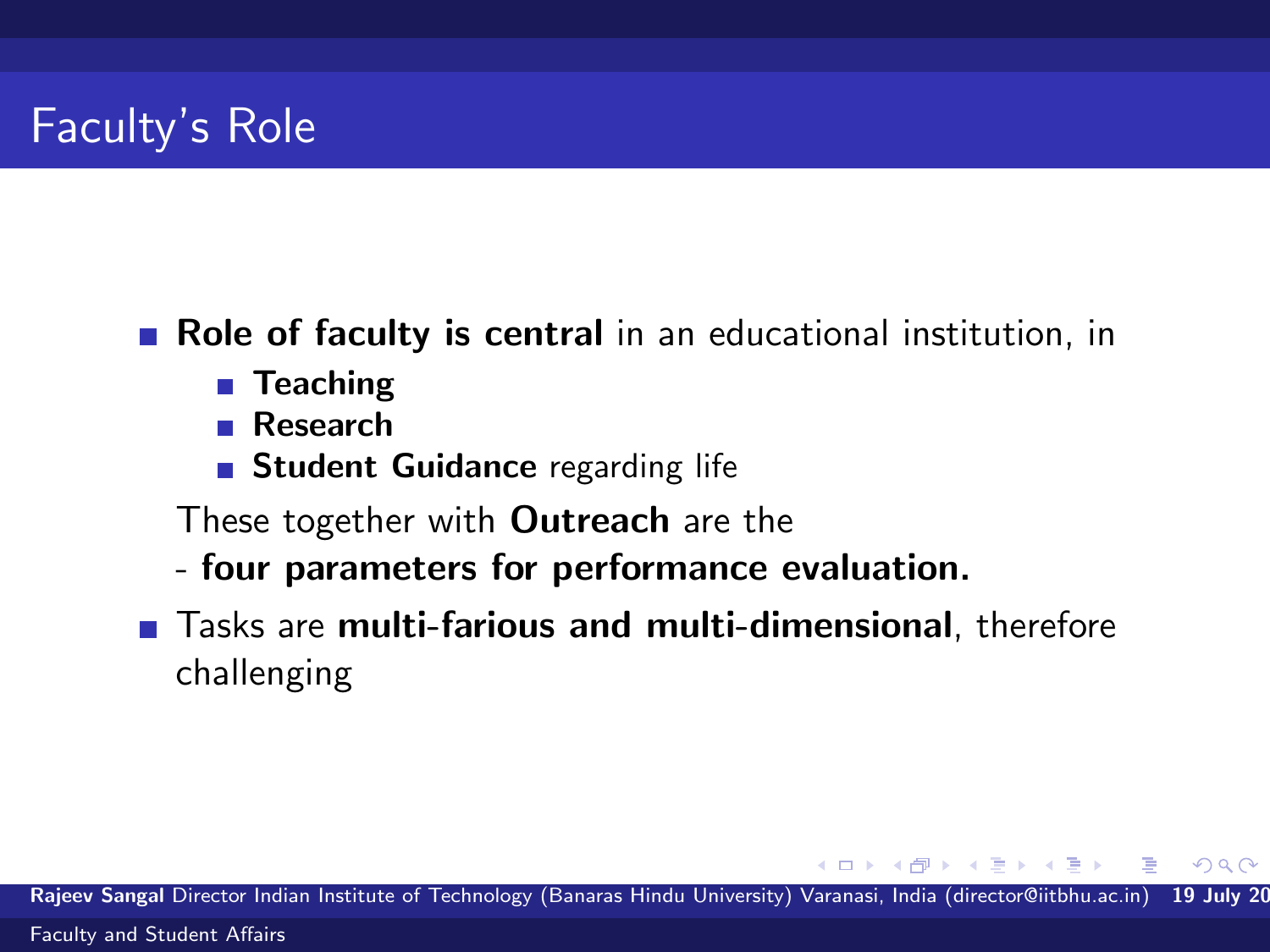Elements put in place for faculty empowerment regarding teaching and research:

- **Direct financial support to faculty** for student projects/theses - BTech, IDD, MTech, PhD
- Seed funds to new faculty
- **Sproutng funds** given to old faculty (for buying some essential equipment)
- **Individual research projects** funded earlier

Decision making is through committees.

In spite of all the empowerment, we disempower our colleagues. Why?

**State State**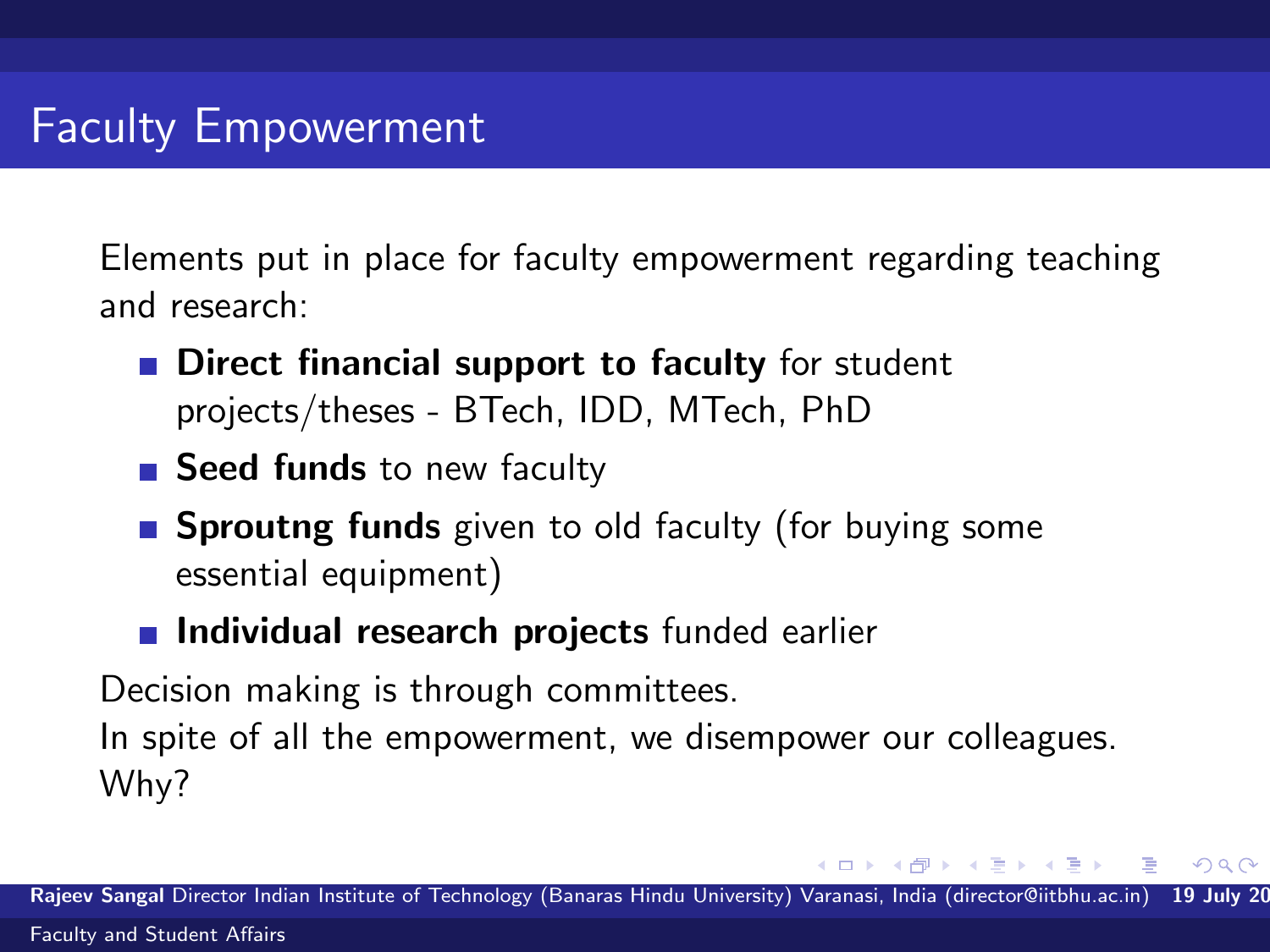Summary - Faculty Affairs

Faculty position has the autonomy and Freedom.

Rajeev Sangal Director Indian Institute of Technology (Banaras Hindu University) Varanasi, India (director@iitbhu.ac.in) 19 July 20

4.0.3

 $\left\{ \left\vert \left\langle \left\langle \left\langle \mathbf{q} \right\rangle \right\rangle \right\rangle \right\vert \left\langle \mathbf{q} \right\rangle \right\vert \left\langle \mathbf{q} \right\rangle \right\vert \left\langle \mathbf{q} \right\rangle \right\vert \left\langle \mathbf{q} \right\rangle \left\langle \mathbf{q} \right\rangle \right\vert$ 

 $299$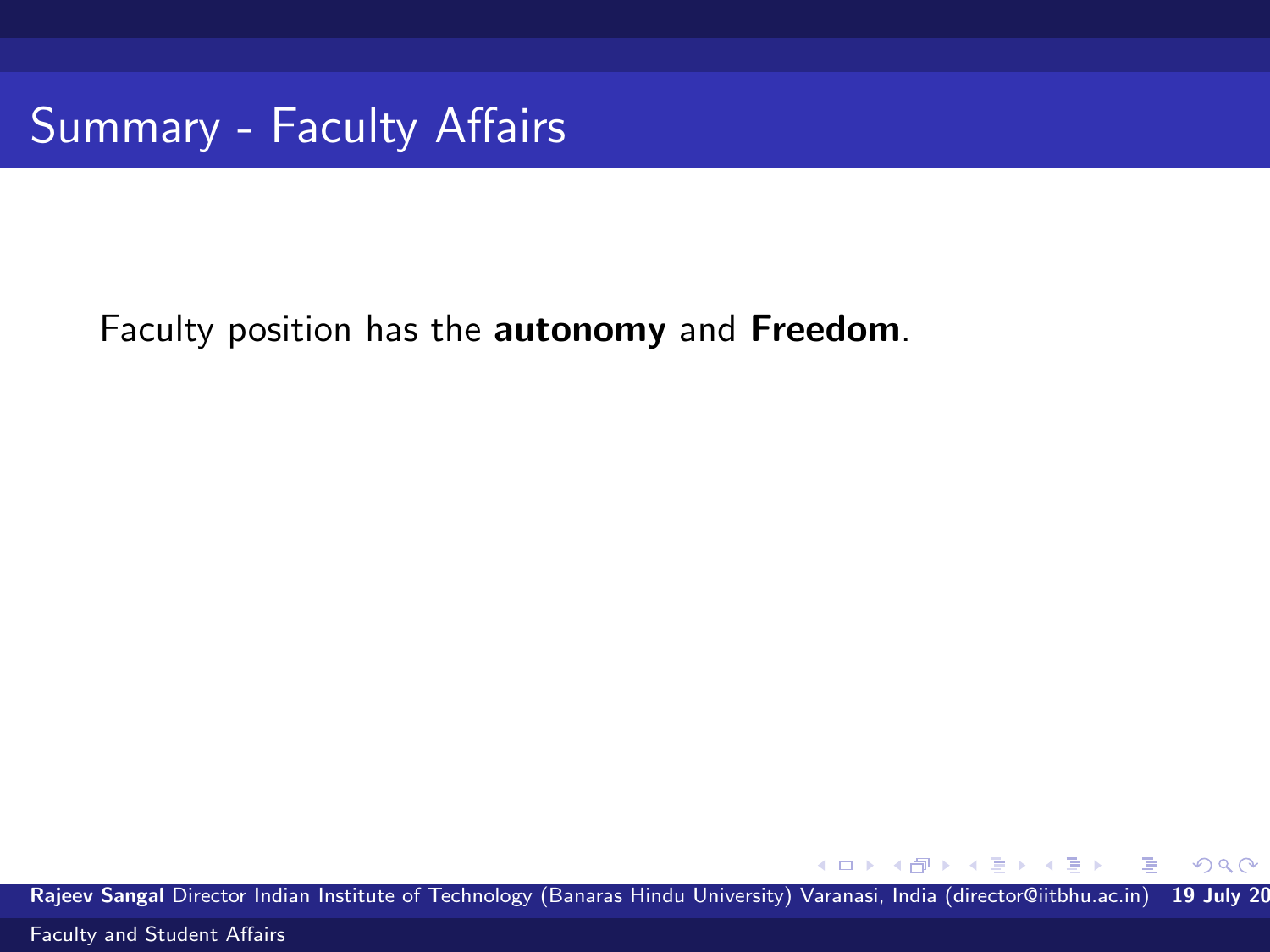Faculty position has the autonomy and Freedom.

- $\blacksquare$  Freedom to choose problem to work on with creativity
- **Freedom to travel and interact**
- Satisfaction of always being with young people
- **Joy of being in company of intellectual colleagues.**
- And basic finances taken care of in the IIT system

Potentially the best job in the world!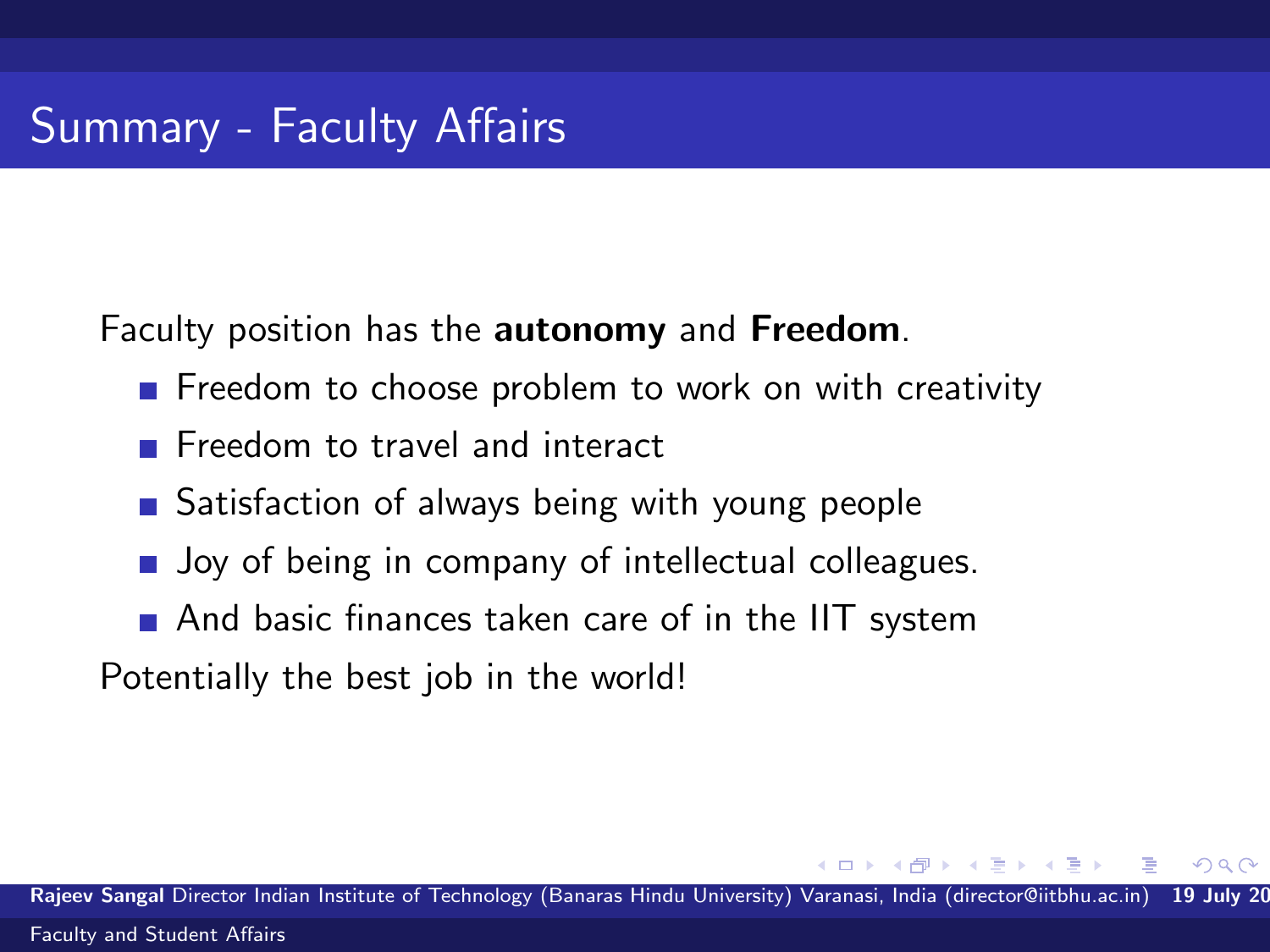### Student Affairs

Rajeev Sangal Director Indian Institute of Technology (Banaras Hindu University) Varanasi, India (director@iitbhu.ac.in) 19 July 20

メロメ メ部 メメ きょくきょう

 $299$ 

活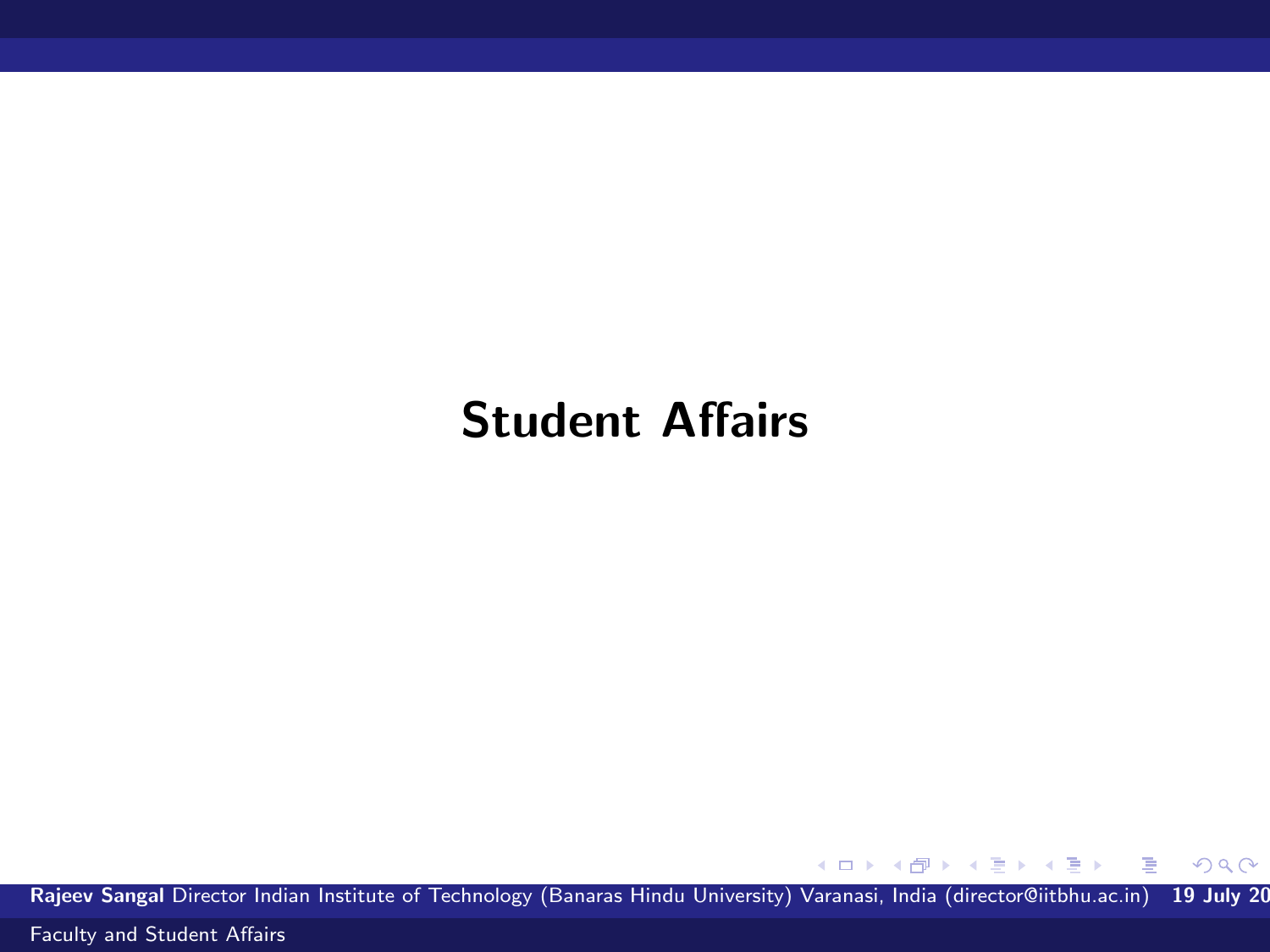- Prof SK Sharma (2013-14)
- Prof AK Mukharjee (2014-17)
- **Prof BN Rai (2017-)**

In 2013-14, the position was called Prof-in-Charge rather than Dean.

Rajeev Sangal Director Indian Institute of Technology (Banaras Hindu University) Varanasi, India (director@iitbhu.ac.in) 19 July 20 [Faculty and Student Affairs](#page-0-0)

 $QQ$ 

 $\rightarrow$   $\equiv$   $\rightarrow$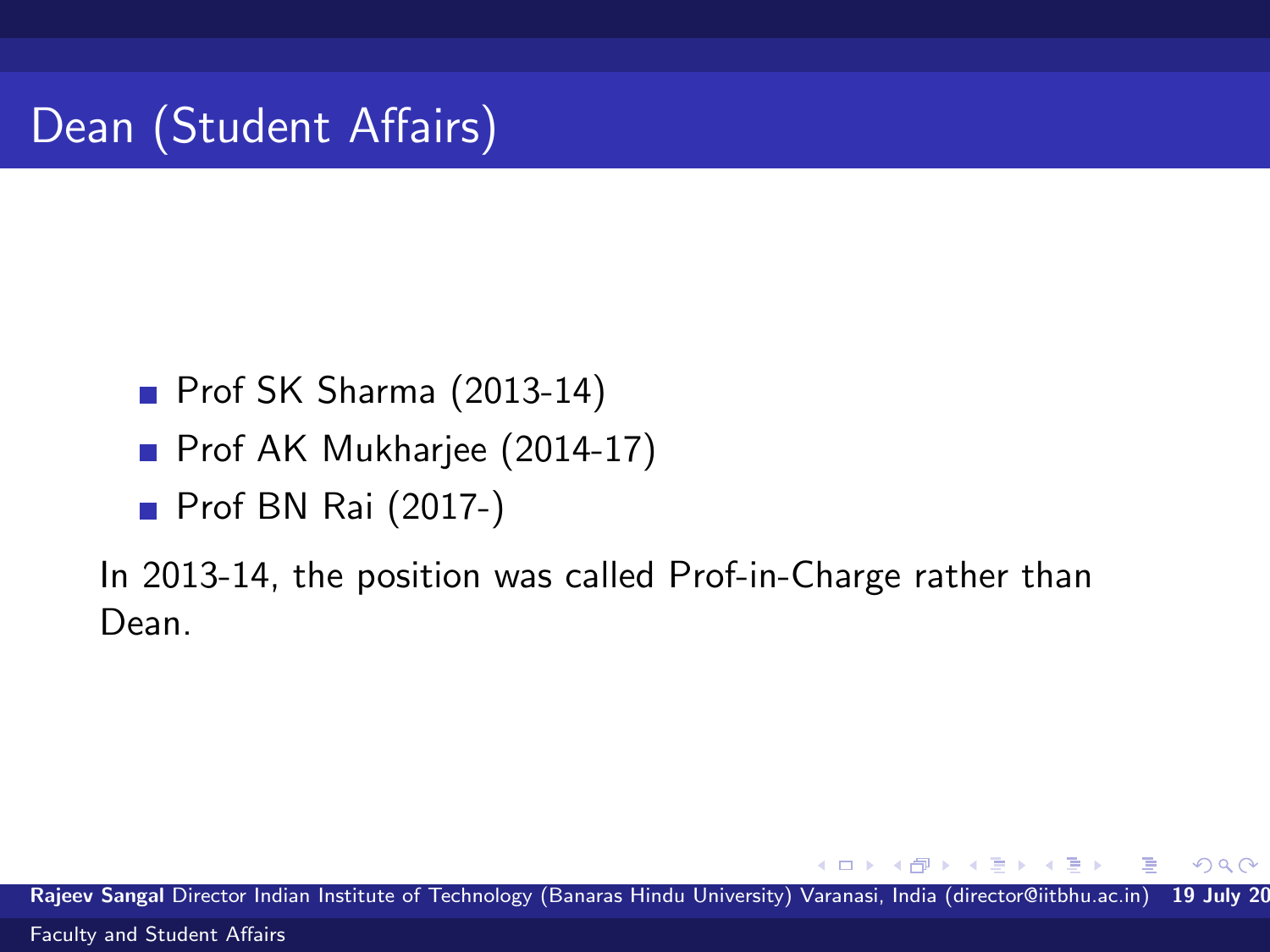Implemented in March 2015: Elections held for parliament.

Elections held after BHU had seen student violence. City police wanted to be present.

Trust established with students (actually was already there).

Saliant features of parliament:

- Micro democracy
- **Proportional representation**
- Standing committees of student parliament

Rajeev Sangal Director Indian Institute of Technology (Banaras Hindu University) Varanasi, India (director@iitbhu.ac.in) [Faculty and Student Affairs](#page-0-0)

 $\rightarrow$   $\rightarrow$   $\rightarrow$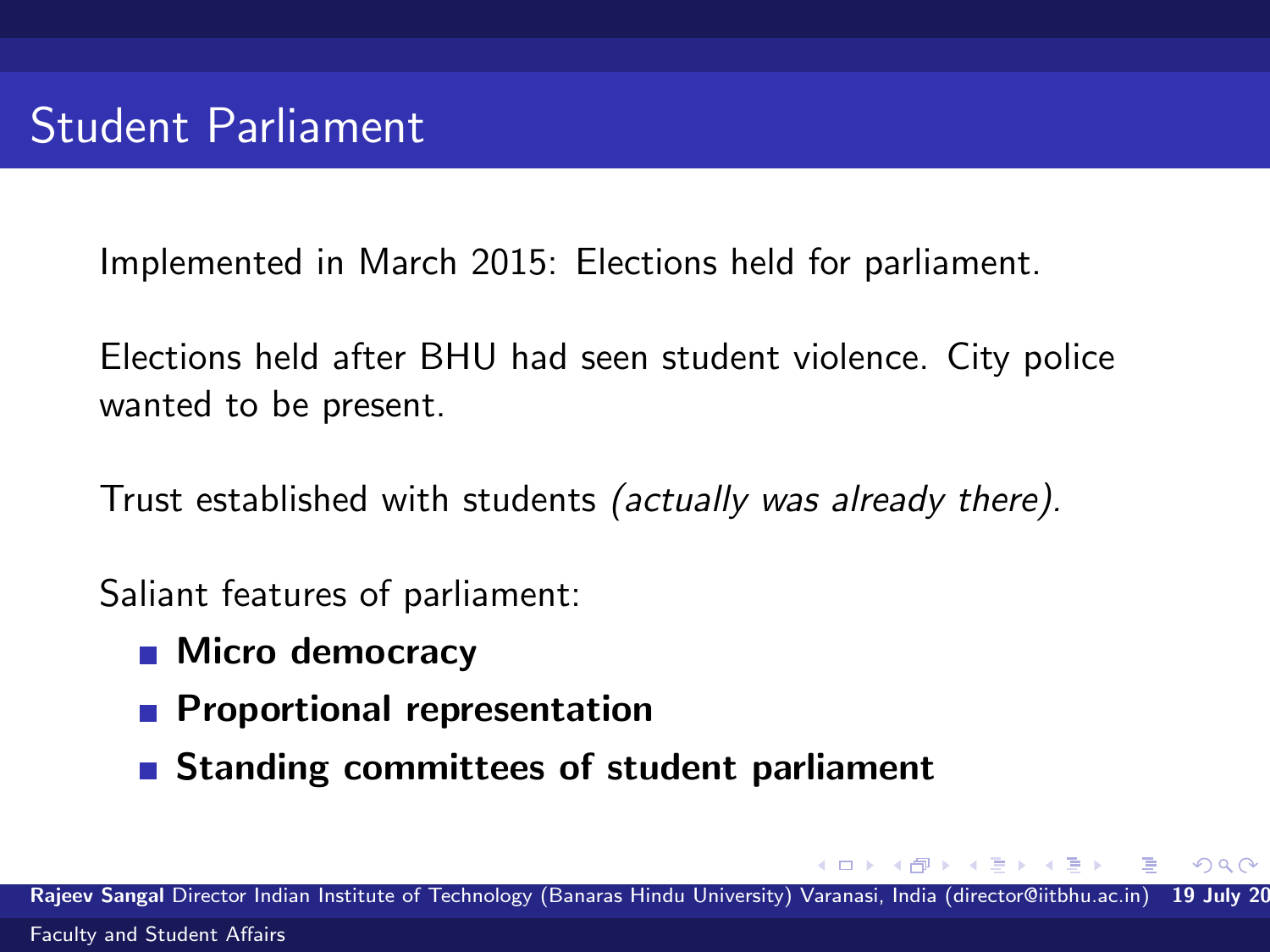- **Student participation in Administrative Committees,** Including academic committees DUGC, DPGC, Disciplinary Committee, etc.
- **Students have lived upto their responsibility!** 
	- Very insistent,
	- Reason a lot (some of us might call it argumentation), but
	- \* Work patiently with all stake holders.
	- \* I have seen the maturing. Particularly noteworthy is the tenure of recent Vice President Sai Teja

一 ( 三 ) 。

Rajeev Sangal Director Indian Institute of Technology (Banaras Hindu University) Varanasi, India (director@iitbhu.ac.in)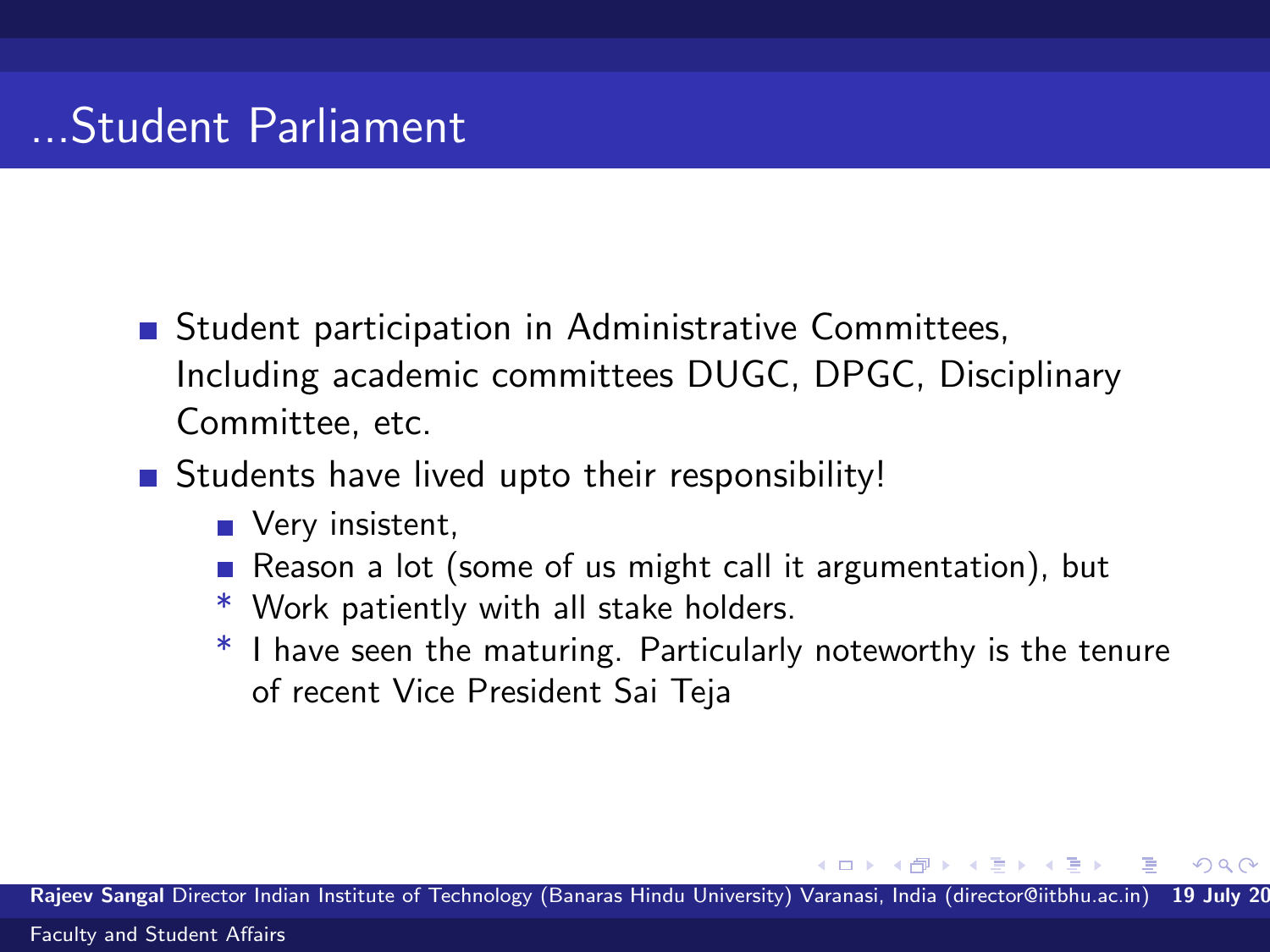# Hostel Executive Committee (HEC)

Implemented from Sept 2015

- **Students take care of maintenance issues, mess issues**
- **Many hostel problems get solved by students** 
	- Guidance of wardens is important, however

Rajeev Sangal Director Indian Institute of Technology (Banaras Hindu University) Varanasi, India (director@iitbhu.ac.in) [Faculty and Student Affairs](#page-0-0)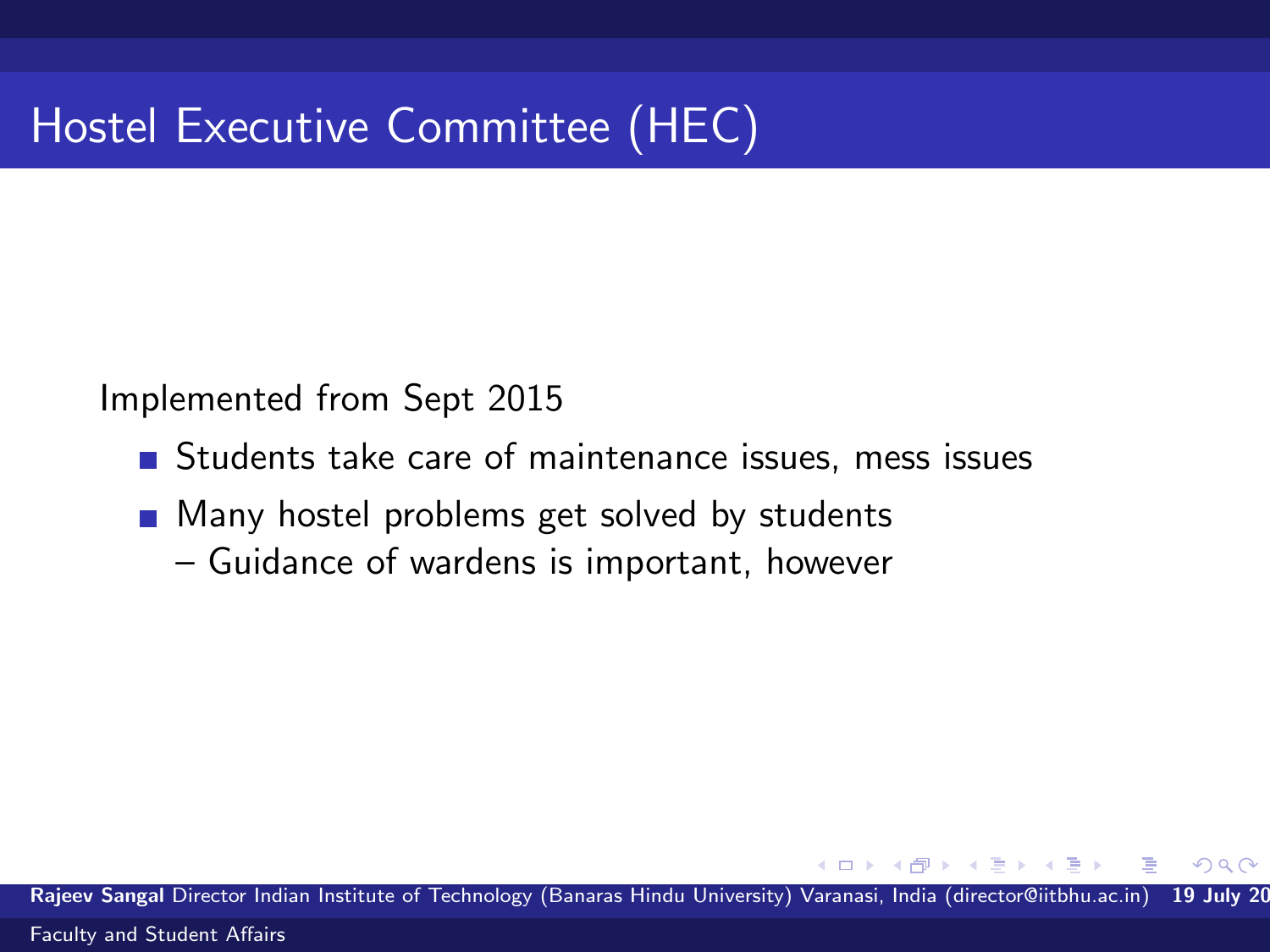Did not have enough staff in IWD, and lacked processes elsewhere. As a result:

- Led to student dismay in 2016
	- Even through parliament, things do not get done
- **After disillusionment, came reactivation of interest and zeal**
- Led to maturing of the student representatives

Rajeev Sangal Director Indian Institute of Technology (Banaras Hindu University) Varanasi, India (director@iitbhu.ac.in) [Faculty and Student Affairs](#page-0-0)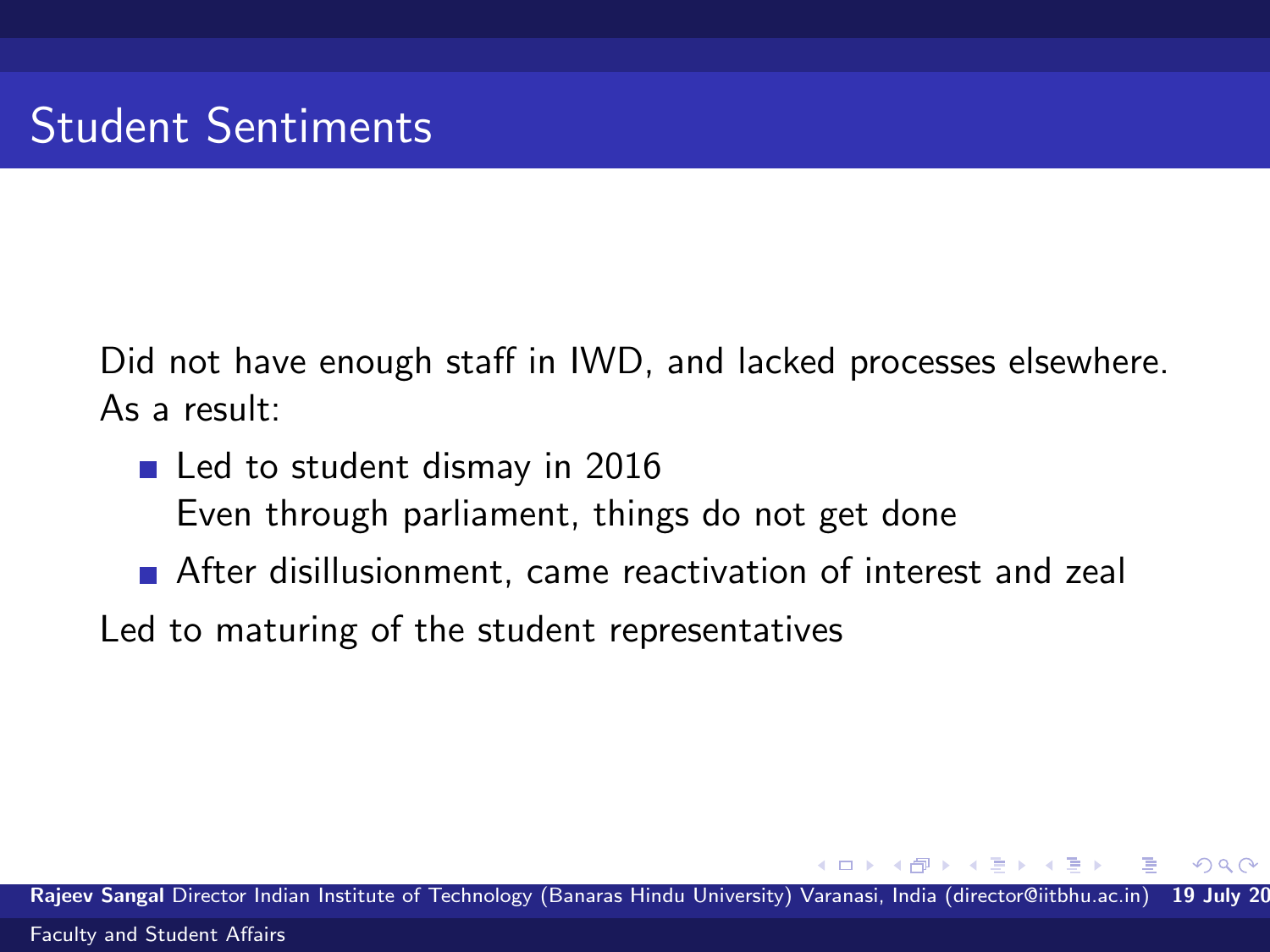Recall, student strike against new attendance rule in March 2014.

- But it was penting out feelings of not being heard, and also
- Being used to old lax habits

Resolution: Flexible in methods, firm on principles

- **In Issues were sorted out harmoniously**
- **Students came up with reasonable solutions regarding** attendance
- \* Their solution more strict than the revision suggested by faculty!

Rajeev Sangal Director Indian Institute of Technology (Banaras Hindu University) Varanasi, India (director@iitbhu.ac.in) [Faculty and Student Affairs](#page-0-0)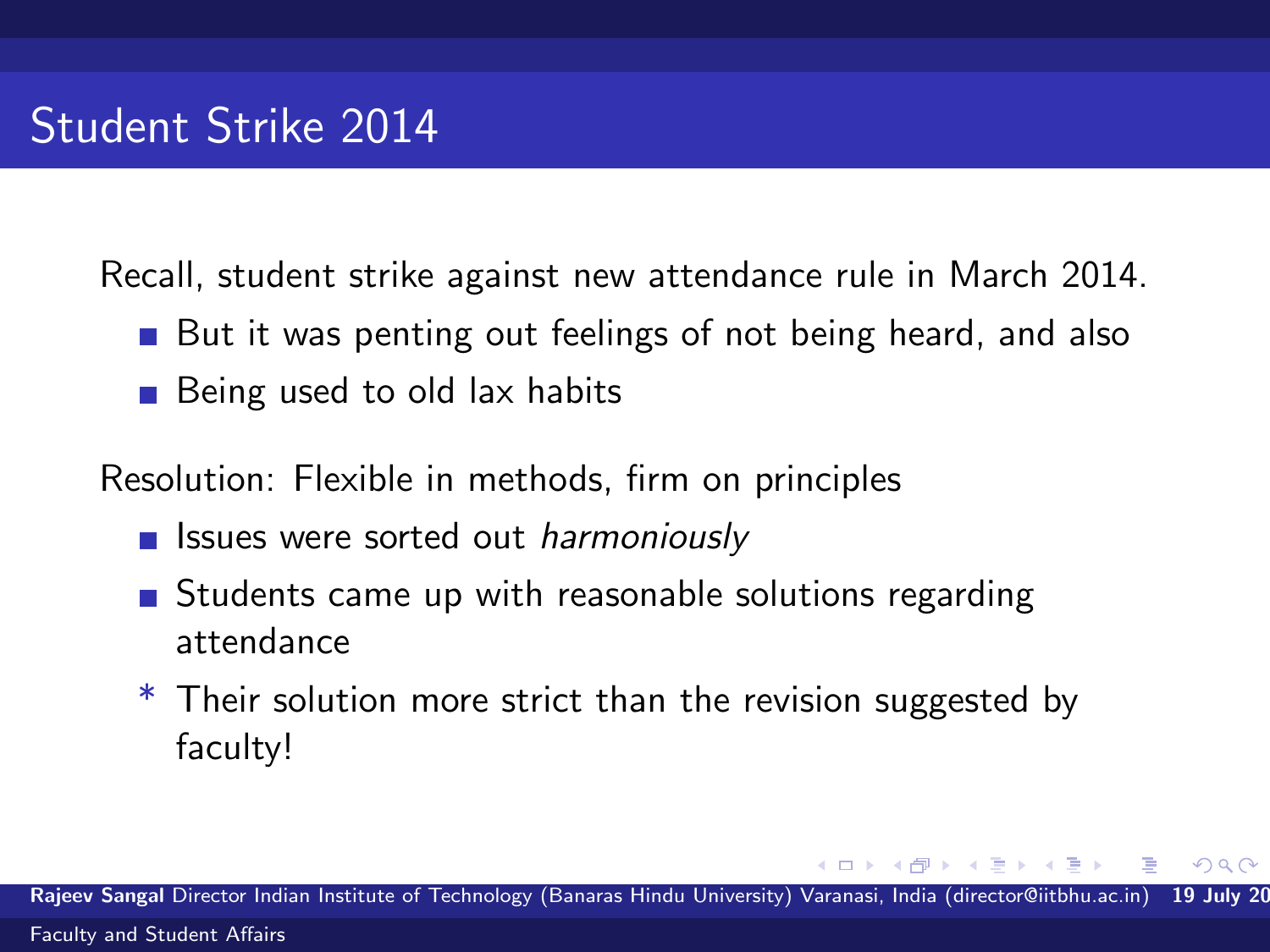- Rules should be "reasonable", but
- **n** Implemented firmly

Students have achieved a lot in the last 6 years.

Ready for the next level. Possible through dialogue. Involvement of faculty important.

Induction Program a process of coming close to students, and guiding them.

Rajeev Sangal Director Indian Institute of Technology (Banaras Hindu University) Varanasi, India (director@iitbhu.ac.in) [Faculty and Student Affairs](#page-0-0)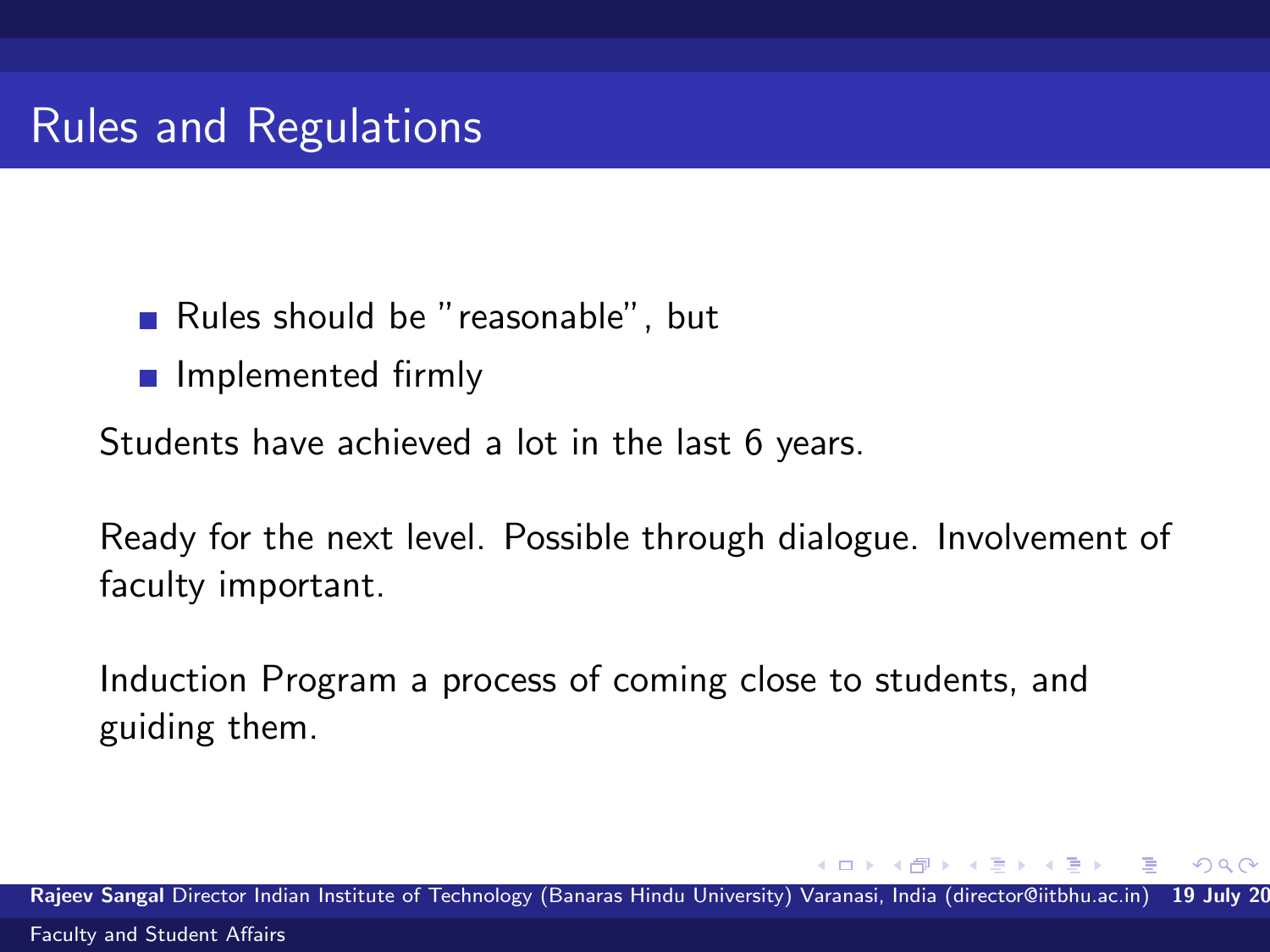## Punishment

Reform for individual, but firmness in implementation. Zero tolerance towards

- Gender harassment
- **Plagiarism**

Rajeev Sangal Director Indian Institute of Technology (Banaras Hindu University) Varanasi, India (director@iitbhu.ac.in) 19 July 20 [Faculty and Student Affairs](#page-0-0)

4.0.3

 $\left\{ \left\vert \left\langle \left\langle \left\langle \mathbf{q} \right\rangle \right\rangle \right\rangle \right\vert \left\langle \mathbf{q} \right\rangle \right\vert \left\langle \mathbf{q} \right\rangle \right\vert \left\langle \mathbf{q} \right\rangle \right\vert \left\langle \mathbf{q} \right\rangle \left\langle \mathbf{q} \right\rangle \right\vert$ 

 $\Rightarrow$ 

 $299$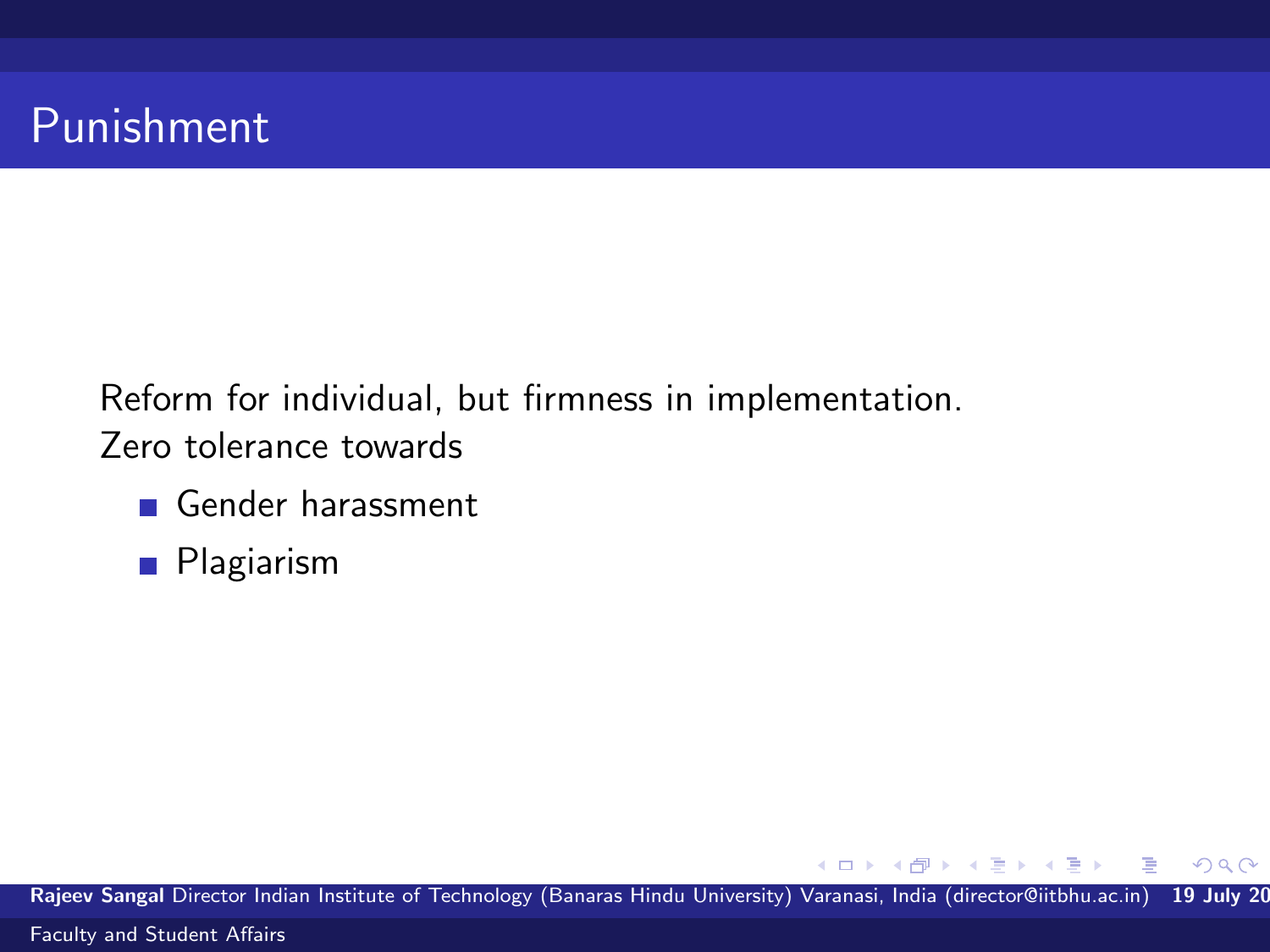## Gymkhana Councils

Councils and Counsellors

- Games and Sports Prof RS Singh, Chem Engg
- Cultural Prof KK Singh, Met Engg
- Science and Technology Dr Vikas Jindal, Met Engg
- **Film and Media Dr Roy**
- Social Service Dr Alekh Sahu, Pharma

Greater involvement of faculty needed in the events and activities.

Rajeev Sangal Director Indian Institute of Technology (Banaras Hindu University) Varanasi, India (director@iitbhu.ac.in) [Faculty and Student Affairs](#page-0-0)

 $\rightarrow$   $\equiv$   $\rightarrow$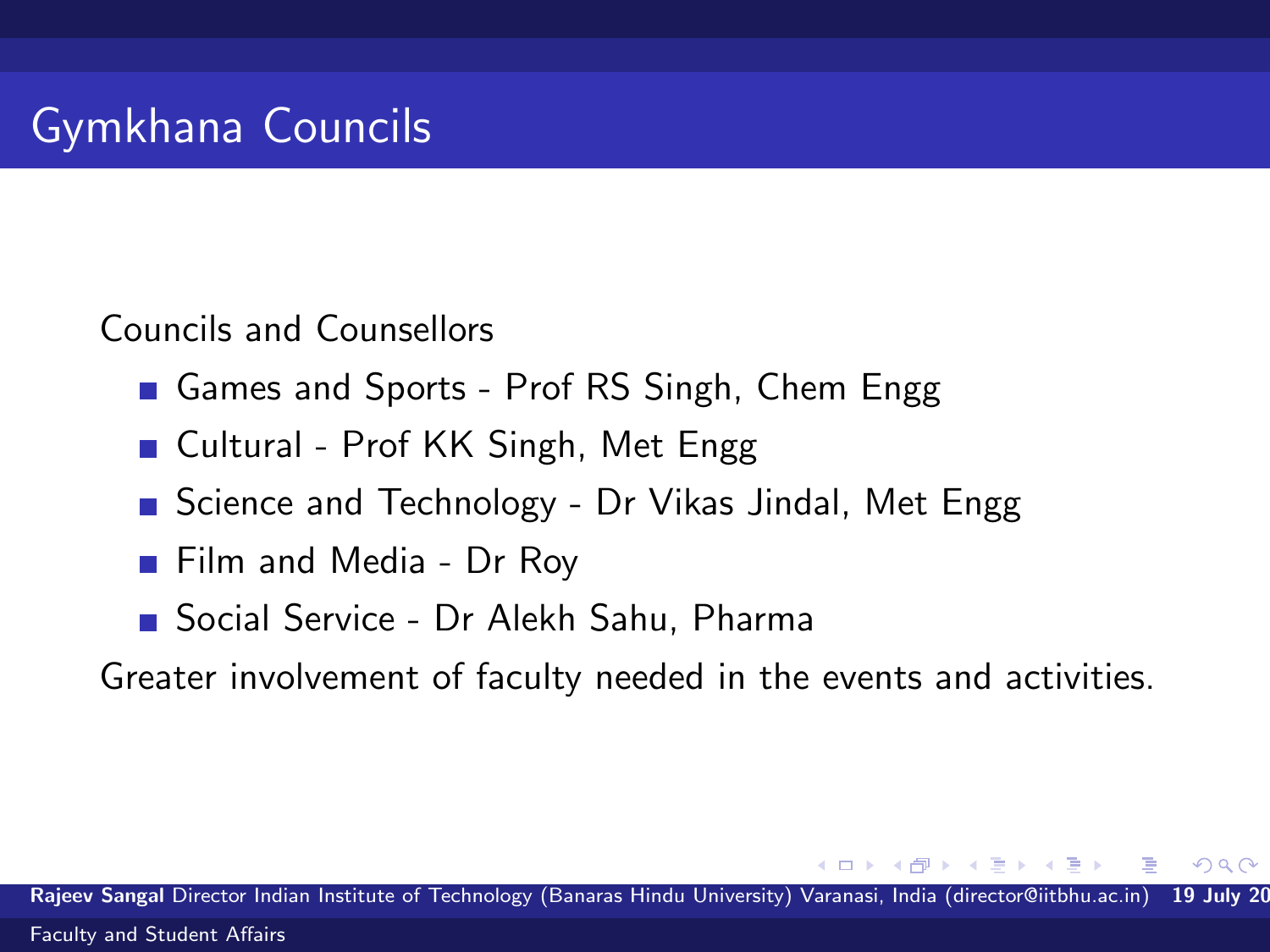Faculty-students relationships:

- **Dialogue at individual level Established thru Human** Values groups, including PhD s tudents
- **Mentor-mentee network** Faculty mentors and student guides
- **Student Parliament** thru Democratic functioning

Students have risen to act responsibly - Individually as well as thru their elected representatives

Rajeev Sangal Director Indian Institute of Technology (Banaras Hindu University) Varanasi, India (director@iitbhu.ac.in) [Faculty and Student Affairs](#page-0-0)

- 4 国 国 3